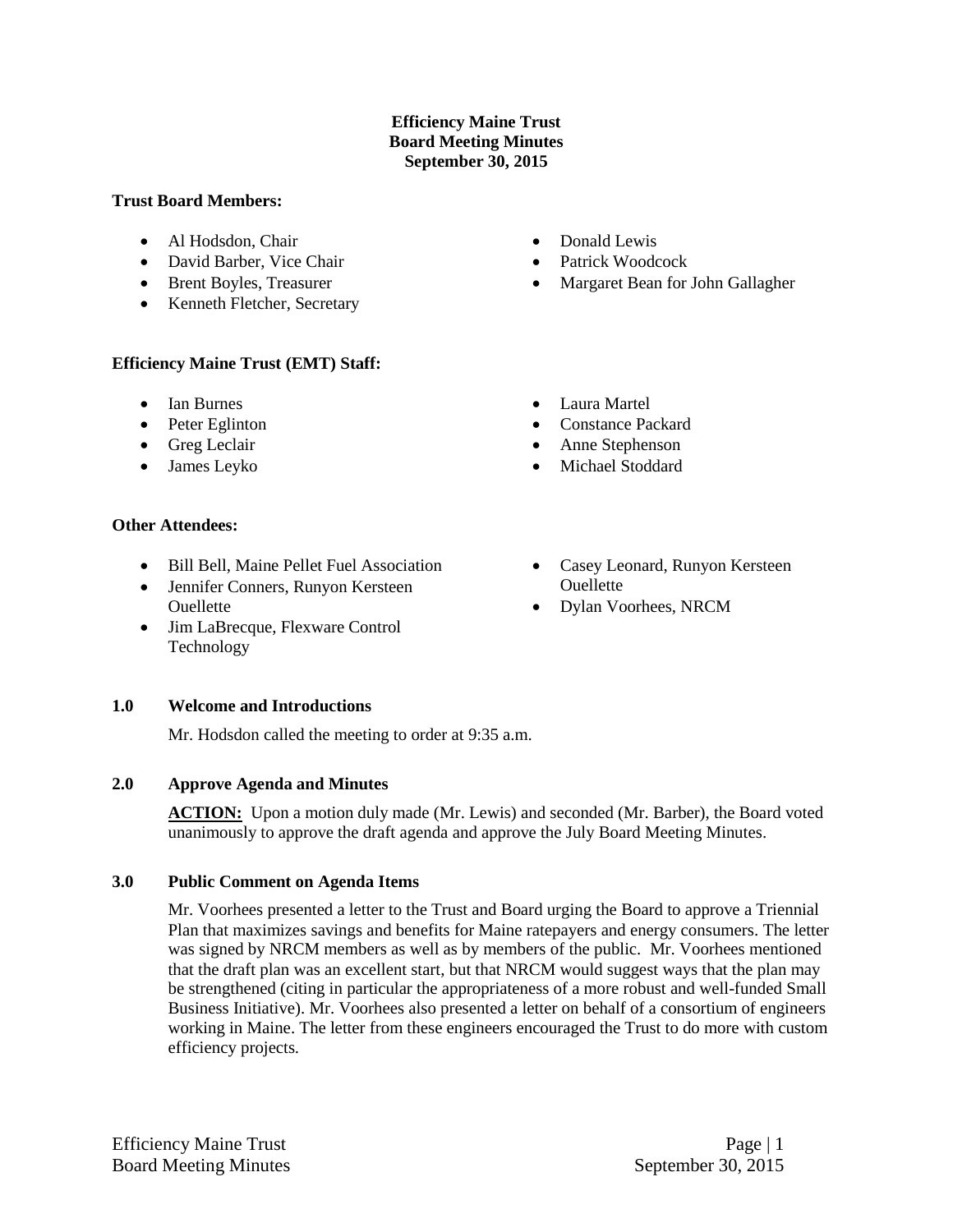Mr. Bell mentioned that Northern Forest Center would host a celebration of the pellet boiler model community project in Farmington. He reminded the Board that the Northern Forest Center was a recipient of a Community Renewable Energy Demonstration Grant.

## **4.0 Executive Director's Report**

Mr. Stoddard summarized and distributed copies of the Executive Director's Report. Following are particular activities that he highlighted during his presentation:

- The Executive Director's Report has undergone an update to present more uniform information across all programs and facilitate tracking over the course of the year.
- Mr. Stoddard provided an overview of press mentions, including the new issue of *Green & Healthy Maine Homes*. Mr. Woodcock referred to a recent *Portland Press Herald* article on home energy audits that characterized an air leakage standard, and commented that weatherization goals and standards were not final and were a topic for ongoing discussion. Mr. Lewis mentioned that there were some inaccuracies in a recent article on water heating in the *Bangor Daily News*.
- Incentives for homeowners and businesses in Bangor Natural Gas and Maine Natural Gas territories will be launched in October. Incentives for businesses in Summit Natural Gas territory will also be launched at that time.
- Mr. Stoddard provided an update on the Large Customer Program. Mr. Woodcock asked about the project at the Lincoln Paper and Tissue mill. Mr. Stoddard said that the Trust recently invested \$900,000 and is in wait-and-see mode. The mill and its equipment may be sold and remain operational. The Staff will plan a discussion once the status of the incentivized equipment has been determined. Over the past year, the Large Customer Program has instituted a tighter screening of projects; screenings include an evaluation of an applicant's financials. The Lincoln Paper and Tissue project was subject to this increased scrutiny. Mr. Woodcock mentioned that it would be important to share Efficiency Maine opportunities with any prospective buyer.
- The Small Business Initiative remains popular. Staff plans to complement incentives with loans as a pilot project later this year. The Maine Advanced Building program also has a good pipeline of new construction projects underway.
- The Home Energy Savings Program has a good investment rate and the program has launched a big fall marketing push.
- The Staff will review business loan options for an innovation pilot with the Board at the next meeting.
- Mr. Stoddard, Mr. Hodsdon, Mr. Boyles, and the rest of the Board congratulated Ms. Packard on her retirement and thanked her for her work.

#### **5.0 Committee Reports**

(a) Finance Committee

#### i. **Financial Reports**

Mr. Boyles began the finance report by thanking Ms. Packard for making his role as Treasurer so enjoyable. He mentioned that the Finance Committee and Board will need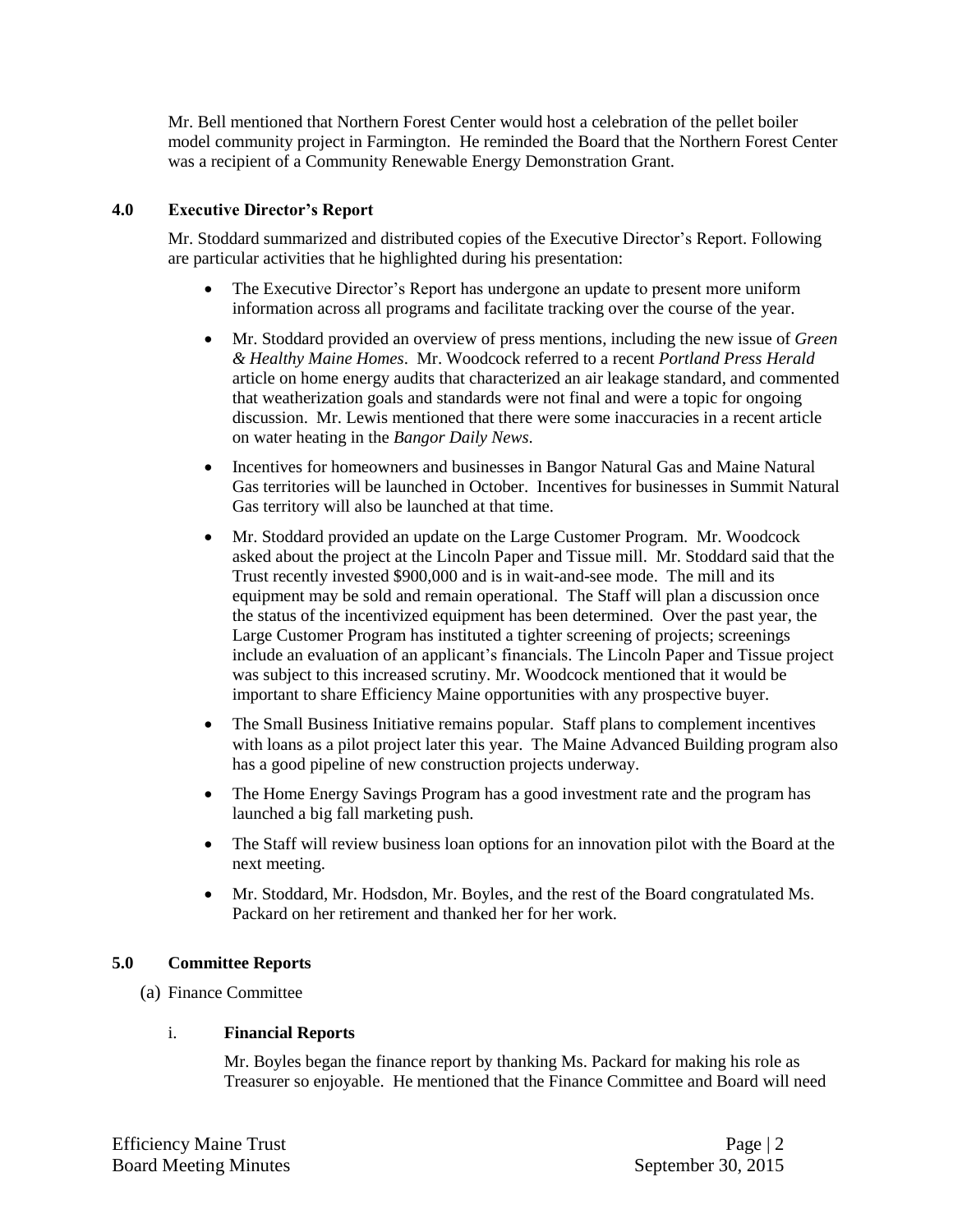to follow up on signatures and authorizations after Ms. Packard's replacement has been appointed.

### **ii. APPROVE Budget Amendment**

Mr. Boyles directed the Board's attention to a memo from Ms. Packard titled "Proposed FY2016 Budget Adjustments." Mr. Boyles provided a brief overview of the adjustments, including the removal of new Long Term Contracts from the FY2016 Budget.

ACTION: Upon a motion duly made (Mr. Boyles) and seconded (Mr. Lewis), the Board voted unanimously to adjust the FY2016 source of funding (revenue) and expenditure budgets by a decrease of \$95,923 as detailed in the attached budget spreadsheets.

## iii. **ACCEPT FY2015 Audit**

Mr. Leonard from Runyon Kersteen Ouellette (RKO) provided an overview of the FY2015 audit. He mentioned that the Trust had no adjusting journal entries resulting from the audit, which he said was impressive and infrequent (compared to other clients). Mr. Boyles added that the positive results were a testament to the work of Ms. Packard and her team. Mr. Leonard finished his presentation by thanking the Staff for their patience and professionalism during the audit process.

ACTION: Upon a motion duly made (Mr. Boyles) and seconded (Mr. Fletcher), the Board unanimously accepted and approved the audited Financial Report of the Efficiency Maine Trust and the Single Audit Report issued by RKO for the fiscal year ending June 30, 2015.

#### **(b) Program Committee**

#### **i. UPDATE on Triennial Plan III (Draft) and Stakeholder Process**

Mr. Eglinton updated the Board on the Triennial Plan process and provided a brief overview of the Stakeholder Forum held September 24, 2015, and the stakeholder comments received to date. Mr. Woodcock asked for clarification on the schedule for Board approval and submission to the PUC.

Mr. Burnes then provided a more detailed overview of the market potential study recently presented to the Program Committee. He provided information on initial market study results, including a projected 25MW of on-peak savings and an average benefit-cost ratio of greater than 2.5 for all Triennial Plan III investments, combined.

Mr. Burnes also summarized recent RGGI auctions and RGGI investment projections. Mr. Woodcock asked for clarification on how RGGI investments were proposed to be allocated in the Plan; Mr. Burnes answered that they were all allocated to "all fuels" energy efficiency projects, and that they were divided 50% for residential programs and 50% for C&I programs. Mr. Stoddard added that the draft Triennial Plan proposes to use FCM and MPRP to offset some of the electrical energy efficiency procurement. Mr. Woodcock asked if this was consistent with the PUC's interpretation of the electric cap, and specifically if it is necessary to allocate RGGI funds to offset the electrical energy efficiency procurement. Mr. Stoddard indicated that past practice of the Commission has been to defer to the Trust's discretion and authority in allocating the RGGI funds, so long as the allocation is consistent with Section 10109 of Title 35-A (the RGGI law).